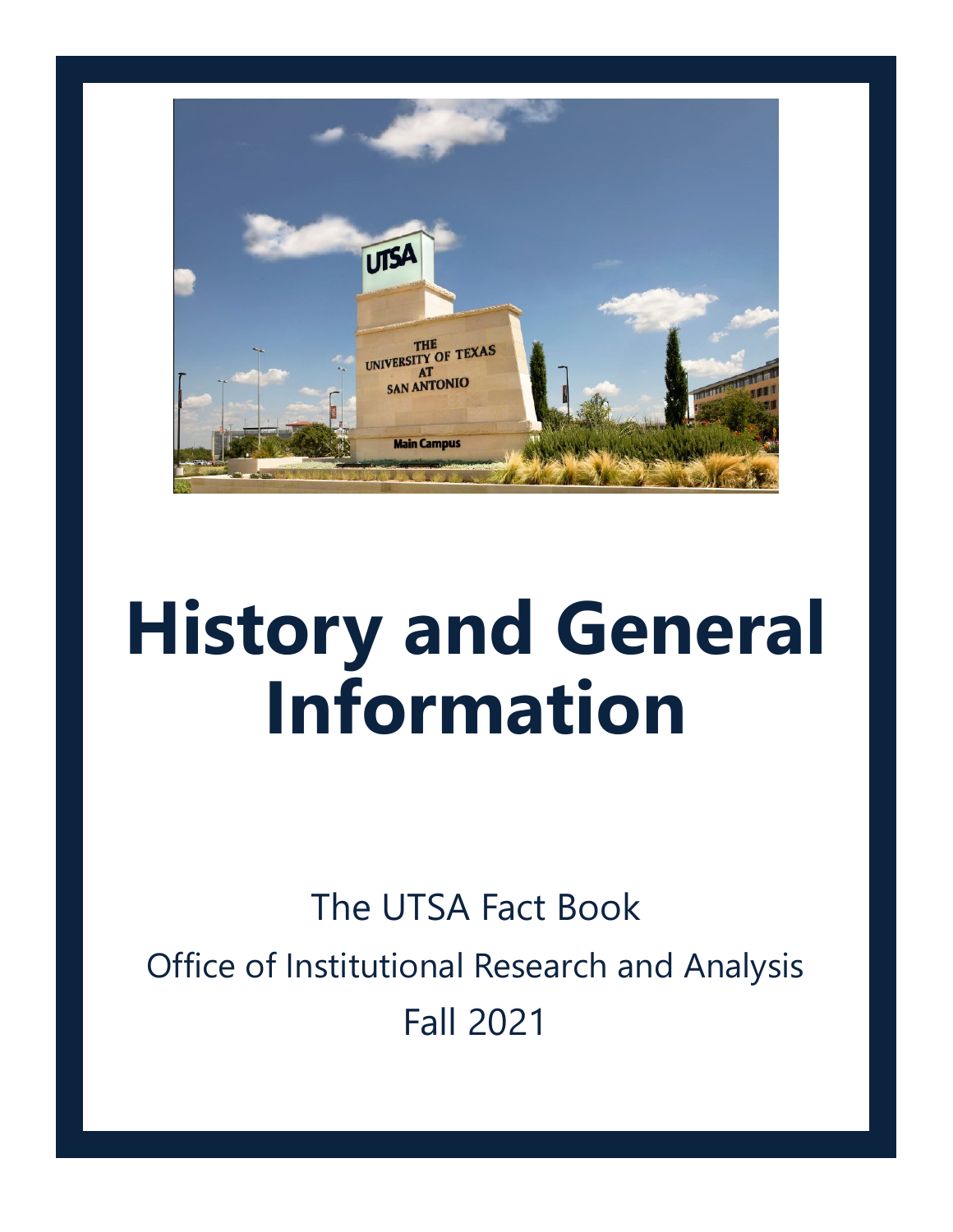## **About The University of Texas System**

The University of Texas System has served Texas for more than 135 years, improving the lives of Texans—and people all over the world—through education, health care and research at 13 academic and health institutions across the state. With an enrollment of more than 243,000 students and an operating budget of \$23.4 billion, the UT System is one of the nation's largest public university systems of higher education.

UT institutions are powerful drivers of economic and social mobility in Texas, producing more than 60,000 degrees annually, including more than one-third of the state's bachelor's degrees and more than half of the state's medical degrees. In 2019, almost half of all undergraduate degrees were awarded to students who qualified for a Pell grant based on financial need while enrolled at a UT institution. Sixty percent of undergraduates who received need-based financial aid double their parents' income within five years of earning a UT degree.

More than three-fourths of undergraduate students secure jobs in Texas within a year after graduation, providing a skilled workforce and fueling the state's economy. In fact, UT students who entered the Texas workforce between 2002 and 2017 had cumulative earnings through 2018 of \$268 billion. And, according to Georgetown University's Center on Education and the Workforce, a UT degree's return on investment is among the best in the nation.

The UT System also is one of the largest employers in the state with  $21,000$  faculty – including Nobel laureates and members of National Academies – and more than 85,000 health care professionals, researchers and staff.

Creating a healthier Texas is a fundamental mission of UT institutions, which award more than 15,000 health-related degrees annually. The UT System is poised to open its seventh medical school in Tyler within the next several years. UT-owned and affiliated hospitals and clinics – supported by thousands of doctors, physician assistants, nurses and other health care providers – accounted for more than 8.6 million outpatient visits and over 1.8 million hospital days in 2020.

In addition to world-class patient care, UT researchers are on the front lines of advancing treatments and therapies for deadly and debilitating diseases. Life-changing and lifesaving research and invention of new technologies regularly place UT institutions among the top 10 world's most innovative universities, according to Reuters and the National Academy of Inventors. Total research spending across the 13 UT institutions exceeds \$3 billion annually, and the UT System is No. 1 in Texas and No. 2 in the nation in federal research expenditures among public higher education systems.

With the Texas population expected to grow dramatically in the years to come, the UT System will continue to lead in driving prosperity and health for the people of the Lone Star State.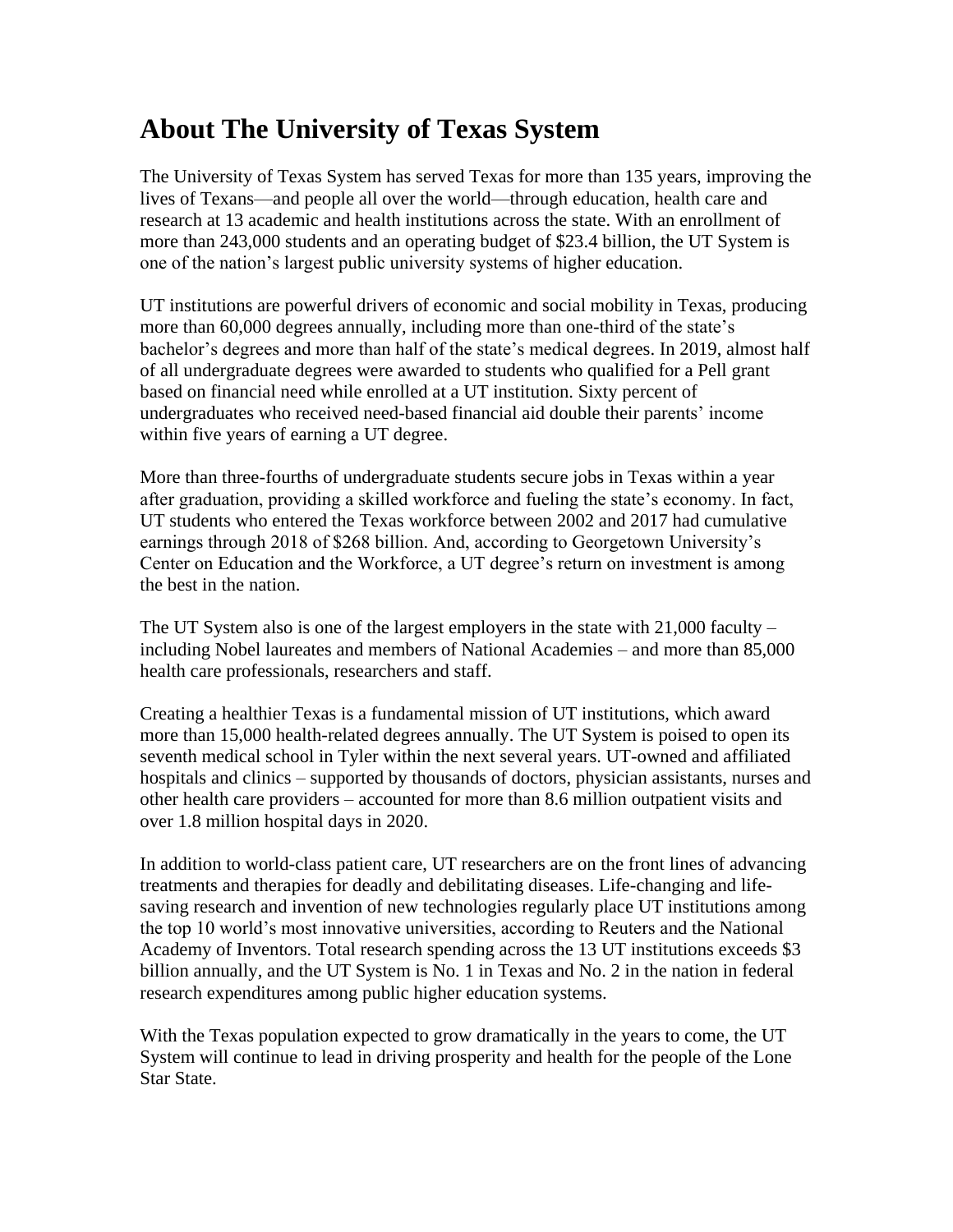# **The University of Texas System's Leadership**

#### **Board of Regents**

- Kevin P. Eltife, Chairman
- Janiece Longoria, Vice Chairman
- James C. "Rad" Weaver, Vice Chairman
- Christina Melton Crain, Regent
- R. Steven Hicks, Regent
- Jodie Lee Jiles, Regent
- Nolan Perez, Regent
- Kelcy L. Warren, Regent
- Stuart W. Stedman, Regent
- Thuy Dan "Mimi" Nguyen, Student Regent

Visit the UT System [Board of Regents](https://utsystem.edu/offices/board-regents) webpage for the most up-to-date information.

#### **Chancellor**

• James B. Milliken

Visit the UT [System Chancellor's](https://utsystem.edu/chancellor) webpage for the most up-to-date information.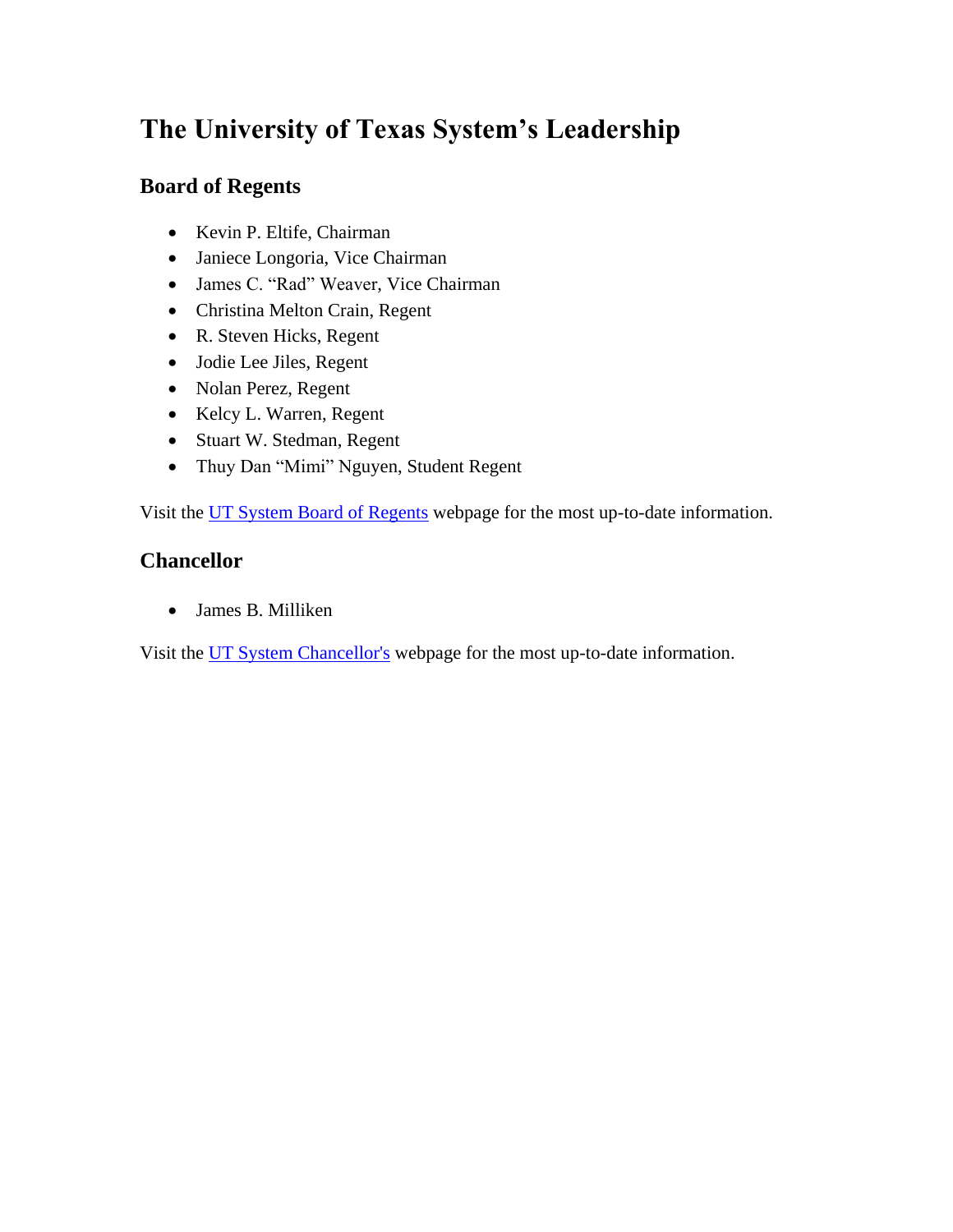# **About UTSA**

The University of Texas at San Antonio is an emerging Tier One Research Institution and one of eight academic universities and six health institutions in The University of Texas System. As a multicultural institution, UTSA aims to become a national research university providing access to educational excellence and preparing citizen leaders for the global environment.

As of Fall 2021, UTSA serves over 34,000 students in 171 degree programs in the colleges of Business, Education and Human Development, Engineering and Integrated Design, Honors, Liberal and Fine Arts, Health, Community and Policy, Sciences, University College, and the Graduate School.

#### **UTSA's Leadership**

- [Taylor Eighmy,](https://www.utsa.edu/president/biography/index.html) President
- [Myron Anderson,](https://www.utsa.edu/inclusiveexcellence/leadership/vicepresident/index.html) Vice President for Inclusive Excellence
- [Bernard Arulanandam,](http://research.utsa.edu/vprbio/#_ga=2.45310372.1407750832.1606758451-1274428901.1601499858) Vice President for Research, Economic Development and Knowledge Enterprise
- [Lisa Campos,](https://goutsa.com/staff-directory/lisa-campos/300#_ga=2.45310372.1407750832.1606758451-1274428901.1601499858) Vice President for Intercollegiate Athletics and Athletics Director
- [Kimberly Andrews Espy,](https://provost.utsa.edu/about/biography.html#_ga=2.39988258.1407750832.1606758451-1274428901.1601499858) Provost and Senior Vice President for Academic Affairs
- [Kendra Ketchum,](https://www.utsa.edu/techsolutions/AboutUs/kendra-ketchum.html) Vice President for Information Management and Technology
- [Carlos Martinez,](https://www.utsa.edu/president/organization/office.html) Senior Vice President for Institutional Strategic Planning, Compliance Risk Management, and Office Operations Chief of Staff
- [Veronica Salazar Mendez,](https://www.utsa.edu/businessaffairs/about/bios/bio-vmendez.html) Chief Financial Officer and Senior Vice President for Business Affairs
- [Karl Miller-Lugo,](https://www.utsa.edu/vpdar/index.html) Vice President for Development and Alumni Relations
- [Teresa Niño,](https://www.utsa.edu/vpur/leadership/) Vice President for University Relations

Visit the [President's Cabinet](https://www.utsa.edu/president/organization/cabinet.html) webpage for the most up-to-date information.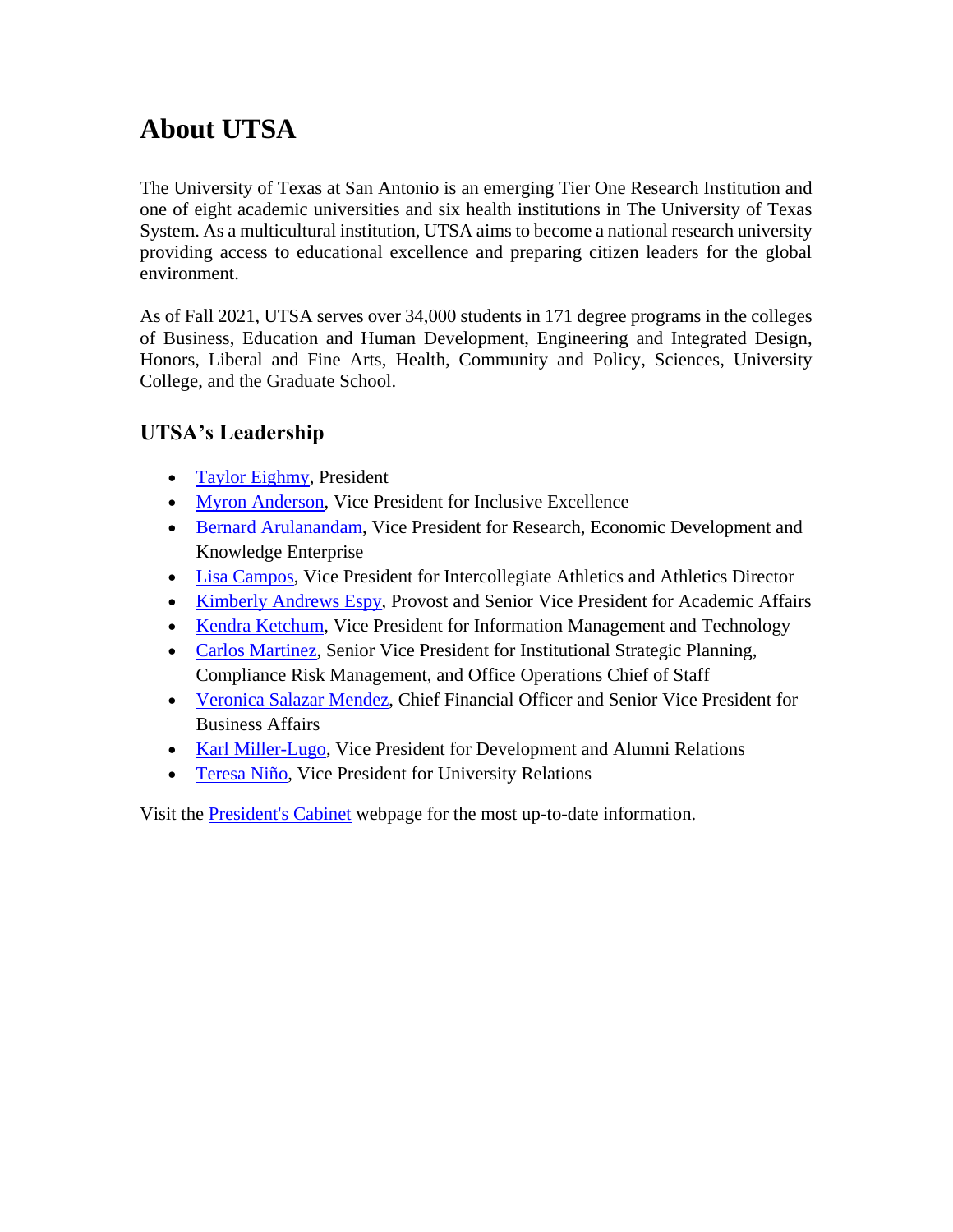#### **Deans of Colleges and Schools**

- JoAnn Browning, Dean, College of Engineering and Integrated Design
- Pamela Smith, Interim Dean, Alvarez College of Business
- Mario Torres, Dean, College of Education and Human Development
- Ambika Mathur, Dean, Graduate School
- Lynne Cossman, Dean, College for Health, Community and Policy
- Sean Kelly, Dean, Honors College
- Glenn Martinez, Dean, College of Liberal and Fine Arts
- David Silva, Dean, College of Sciences
- Heather Shipley, Dean, University College

Visit the [Academic Council](https://provost.utsa.edu/about/academic-council.html) webpage for the most up-to-date information.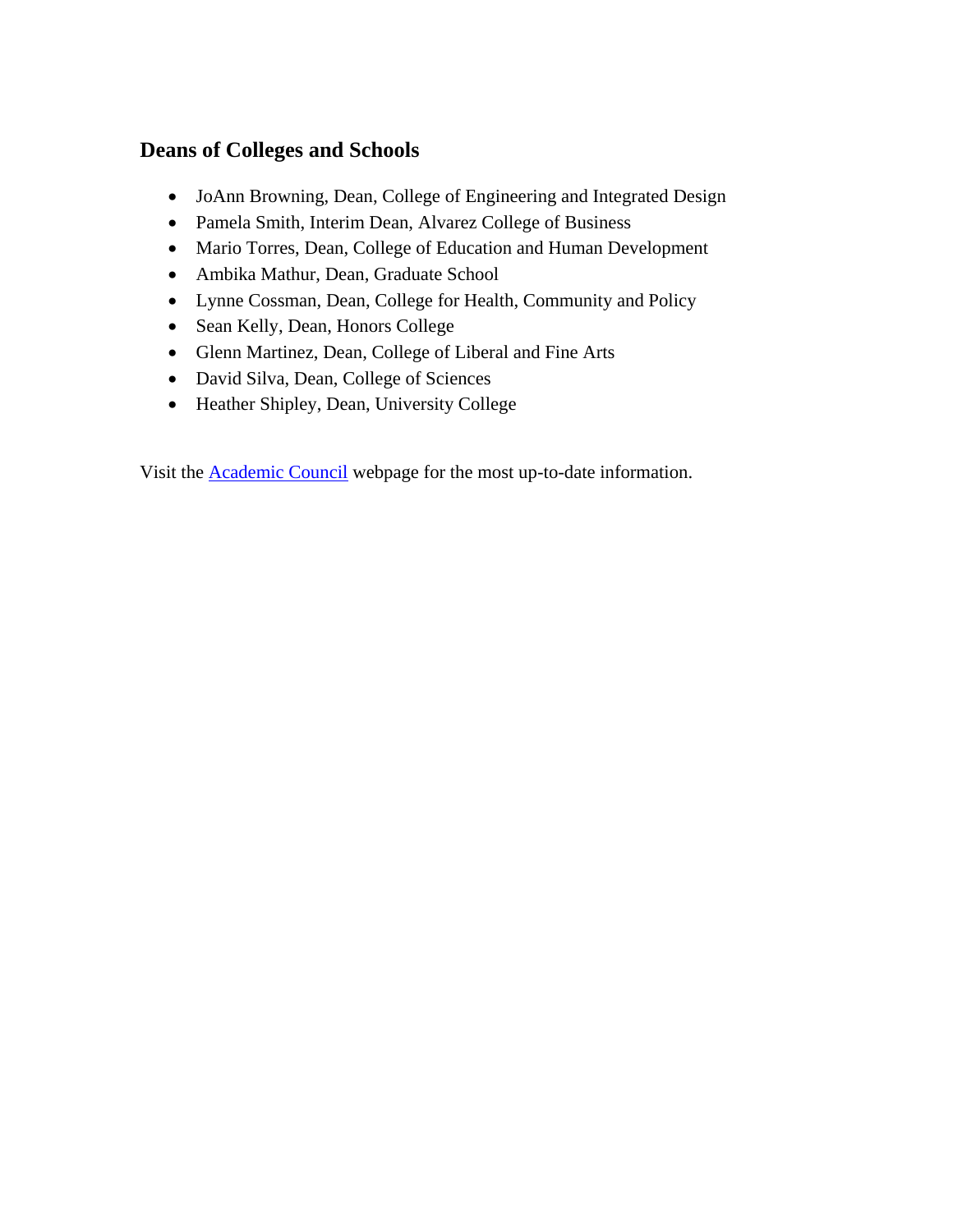#### **Mission Statement**

The University of Texas at San Antonio is dedicated to the advancement of knowledge through research and discovery, teaching and learning, community engagement and public service. As an institution of access and excellence, UTSA embraces multicultural traditions and serves as a center for intellectual and creative resources as well as a catalyst for socioeconomic development and the commercialization of intellectual property — for Texas, the nation, and the world.

#### **Vision Statement**

To be a premier public research university, providing access to educational excellence and preparing citizen leaders for the global environment.

#### **Core Values**

We encourage an environment of dialogue and discovery, where integrity, excellence, inclusiveness, respect, collaboration, and innovation are fostered.

UTSA's core values reflect how we have pursued our plan as well as how we will fulfill our mission and realize our vision. Each value reflects rich, shared meaning:

- **Integrity:** adhering to a standard of core values at UTSA and ensuring that one acts in a fair and ethical fashion.
- **Excellence:** commitment to delivering consistently high-quality service, teaching, and research through superior performance.
- **Inclusiveness:** fostering diversity and providing access to educational and socioeconomic opportunities for all - regardless of individual backgrounds and philosophies.
- **Respect:** treating others with civility and openness, recognizing the dignity inherent in each individual.
- **Collaboration:** working with others toward common goals while valuing teamwork, participation, and commitment to public service.
- **Innovation:** encouraging ingenuity, creativity, and discovery.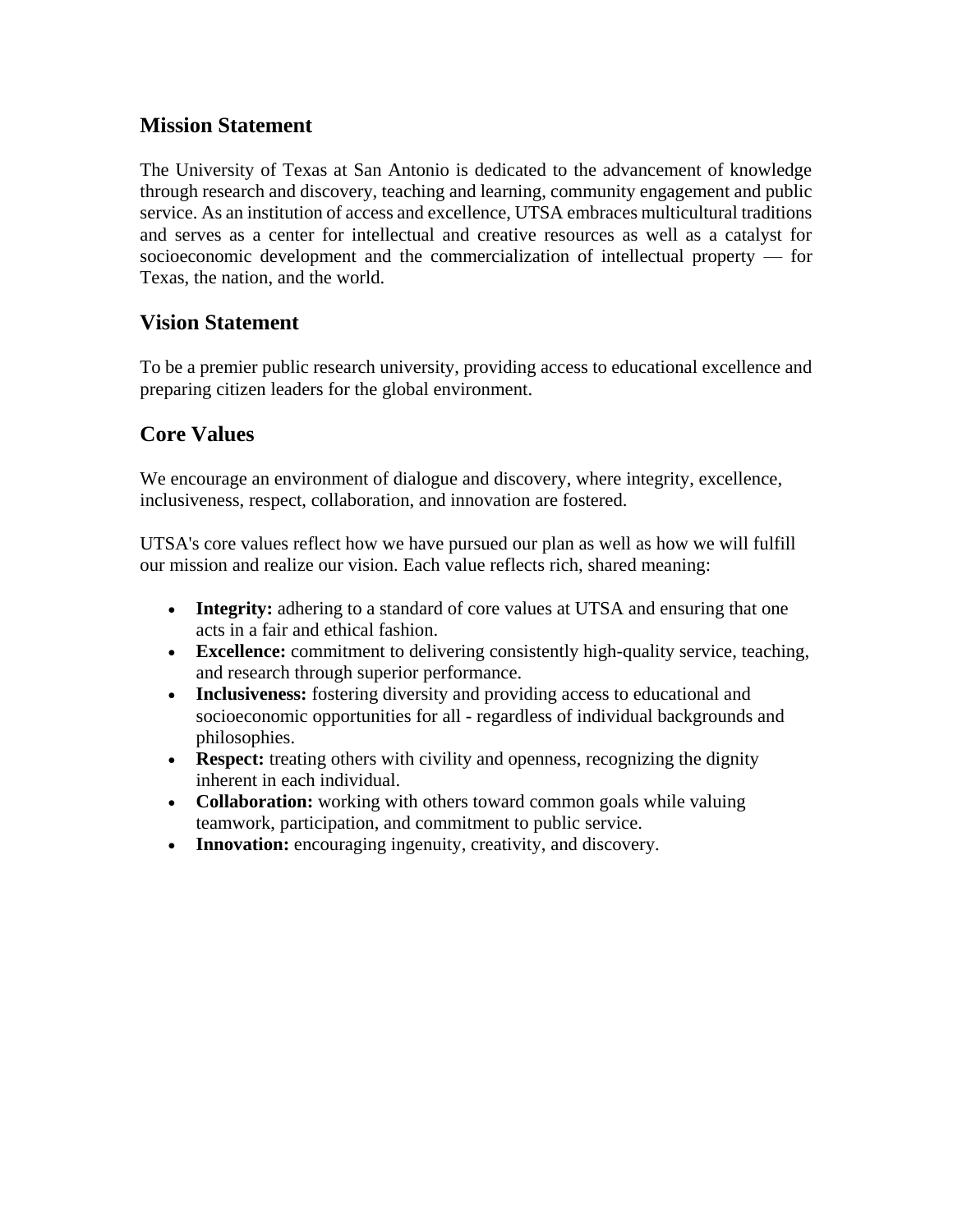#### **The Roadrunner Creed**

The University of Texas at San Antonio is a community of scholars where integrity, excellence, inclusiveness, respect, collaboration, and innovation are fostered.

#### **As a Roadrunner,**

I will:

- Uphold the highest standards of academic and personal integrity by practicing and expecting fair and ethical conduct;
- Respect and accept individual differences, recognizing the inherent dignity of each person;
- Contribute to campus life and the larger community through my active engagement; and
- Support the fearless exploration of dreams and ideas in the advancement of ingenuity, creativity, and discovery.

Guided by these principles now and forever, I am a Roadrunner!

## **The School Colors**

Blue, Orange and White

### **The Mascot**

Roadrunner